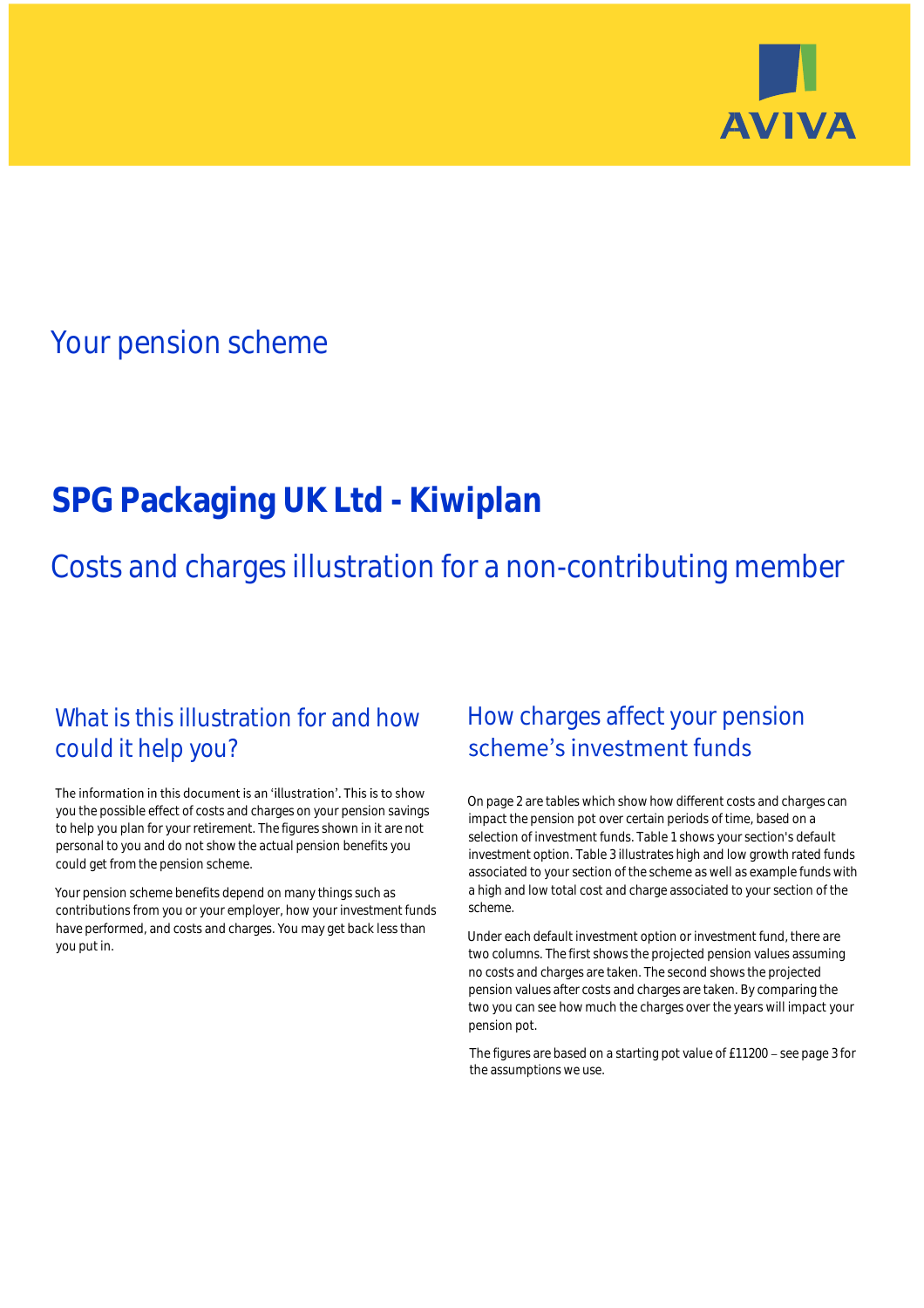| Illustration of effect of costs and charges on the Default Investment Option in<br><b>SPG Packaging UK Ltd - Kiwiplan</b> |                                       |                                    |  |  |  |  |  |
|---------------------------------------------------------------------------------------------------------------------------|---------------------------------------|------------------------------------|--|--|--|--|--|
|                                                                                                                           |                                       | <b>My Future</b>                   |  |  |  |  |  |
|                                                                                                                           | Assumed growth rate 3.3% (p.a.)       |                                    |  |  |  |  |  |
|                                                                                                                           | Assumed costs and charges 0.3% (p.a.) |                                    |  |  |  |  |  |
| At end of year                                                                                                            | Projected value assuming no           | <b>Projected value after costs</b> |  |  |  |  |  |
|                                                                                                                           | costs and charges are taken           | and charges are taken              |  |  |  |  |  |
| $\mathbf{1}$                                                                                                              | £11,300                               | £11,300                            |  |  |  |  |  |
| $\overline{2}$                                                                                                            | £11,400                               | £11,400                            |  |  |  |  |  |
| 3                                                                                                                         | £11,600                               | £11,500                            |  |  |  |  |  |
| $\overline{\mathbf{4}}$                                                                                                   | £11,700                               | £11,500                            |  |  |  |  |  |
| 5                                                                                                                         | £11,800                               | £11,600                            |  |  |  |  |  |
| 10                                                                                                                        | £12,500                               | £12,100                            |  |  |  |  |  |
| 15                                                                                                                        | £13,100                               | £12,500                            |  |  |  |  |  |
| 20                                                                                                                        | £13,900                               | £13,000                            |  |  |  |  |  |
| 25                                                                                                                        | £14,600                               | £13,500                            |  |  |  |  |  |
| 30                                                                                                                        | £15,400                               | £14,000                            |  |  |  |  |  |
| 35                                                                                                                        | £16,300                               | £14,600                            |  |  |  |  |  |
| 40                                                                                                                        | £17,000                               | £15,000                            |  |  |  |  |  |
| 45                                                                                                                        | £17,400                               | £15,100                            |  |  |  |  |  |
| 50                                                                                                                        | £17,500                               | £15,000                            |  |  |  |  |  |

#### **Table 2**

**Table 1**

| List of Funds included in the Default Investment Option |                       |                    |  |  |  |  |  |
|---------------------------------------------------------|-----------------------|--------------------|--|--|--|--|--|
| <b>Fund name</b>                                        | <b>Total Cost and</b> | <b>Growth Rate</b> |  |  |  |  |  |
|                                                         | Charge (p.a.)         | (p.a.)             |  |  |  |  |  |
| Av My Future Consolidation-FPMFCONP                     | 0.26%                 | 2.40%              |  |  |  |  |  |
| Av My Future Growth-FPMFGROP                            | 0.32%                 | 3.60%              |  |  |  |  |  |
|                                                         |                       |                    |  |  |  |  |  |
|                                                         |                       |                    |  |  |  |  |  |
|                                                         |                       |                    |  |  |  |  |  |
|                                                         |                       |                    |  |  |  |  |  |
|                                                         |                       |                    |  |  |  |  |  |
|                                                         |                       |                    |  |  |  |  |  |
|                                                         |                       |                    |  |  |  |  |  |
|                                                         |                       |                    |  |  |  |  |  |

**Aviva Life & Pensions UK Limited.**

Registered in England No. 3253947. Registered office: Aviva, Wellington Row, York, YO90 1WR. Authorised by the Prudential Regulation Authority and regulated by the Financial Conduct Authority and the Prudential Regulation Authority. Firm Reference Number 185896. **aviva.co.uk** TEMP GFI NG071309 09/2018

Page 2 of 3